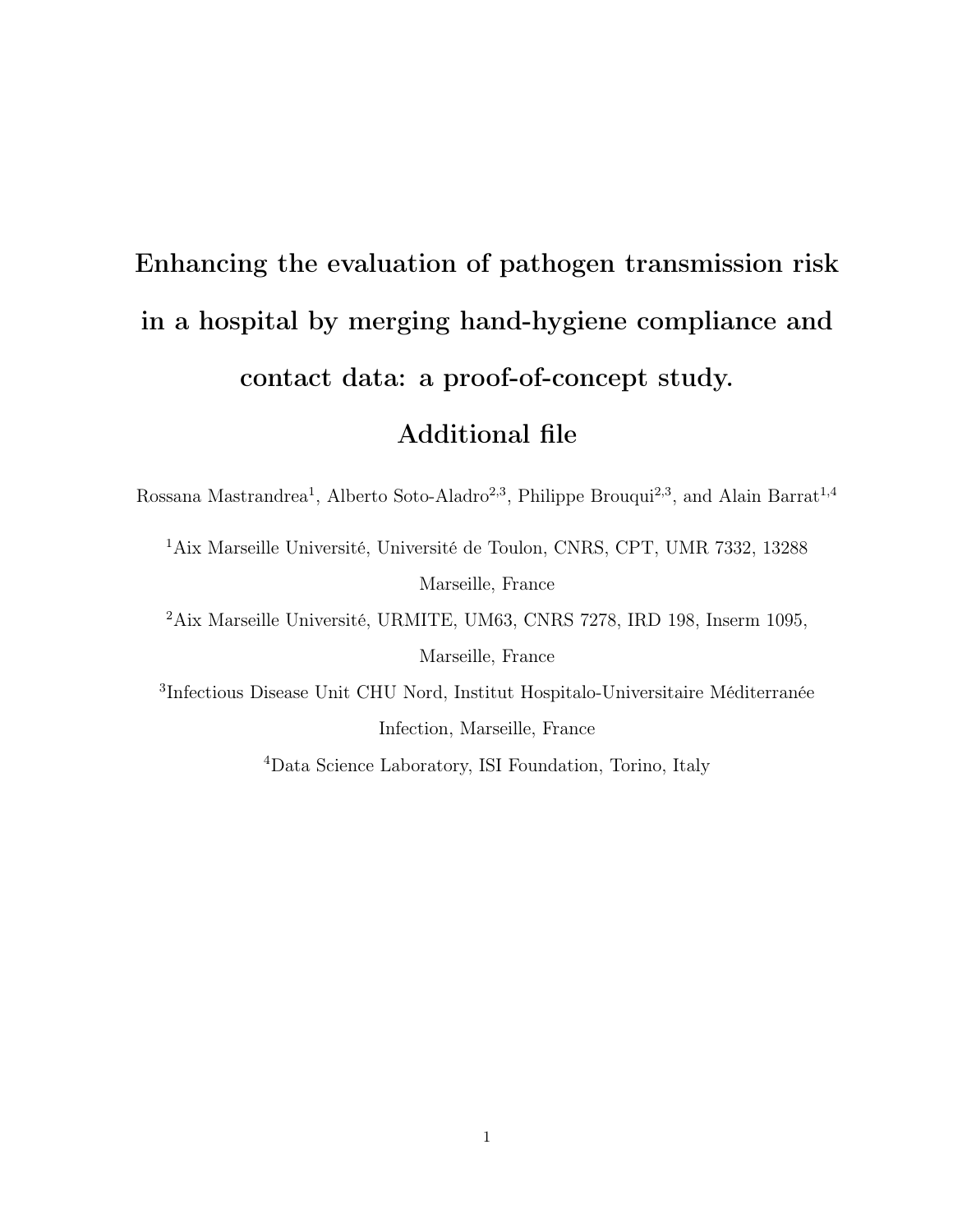

Figure S1: Distribution of aggregate durations of contacts. Distribution of the aggregated durations of contacts between HCWs, computed over the whole data collection.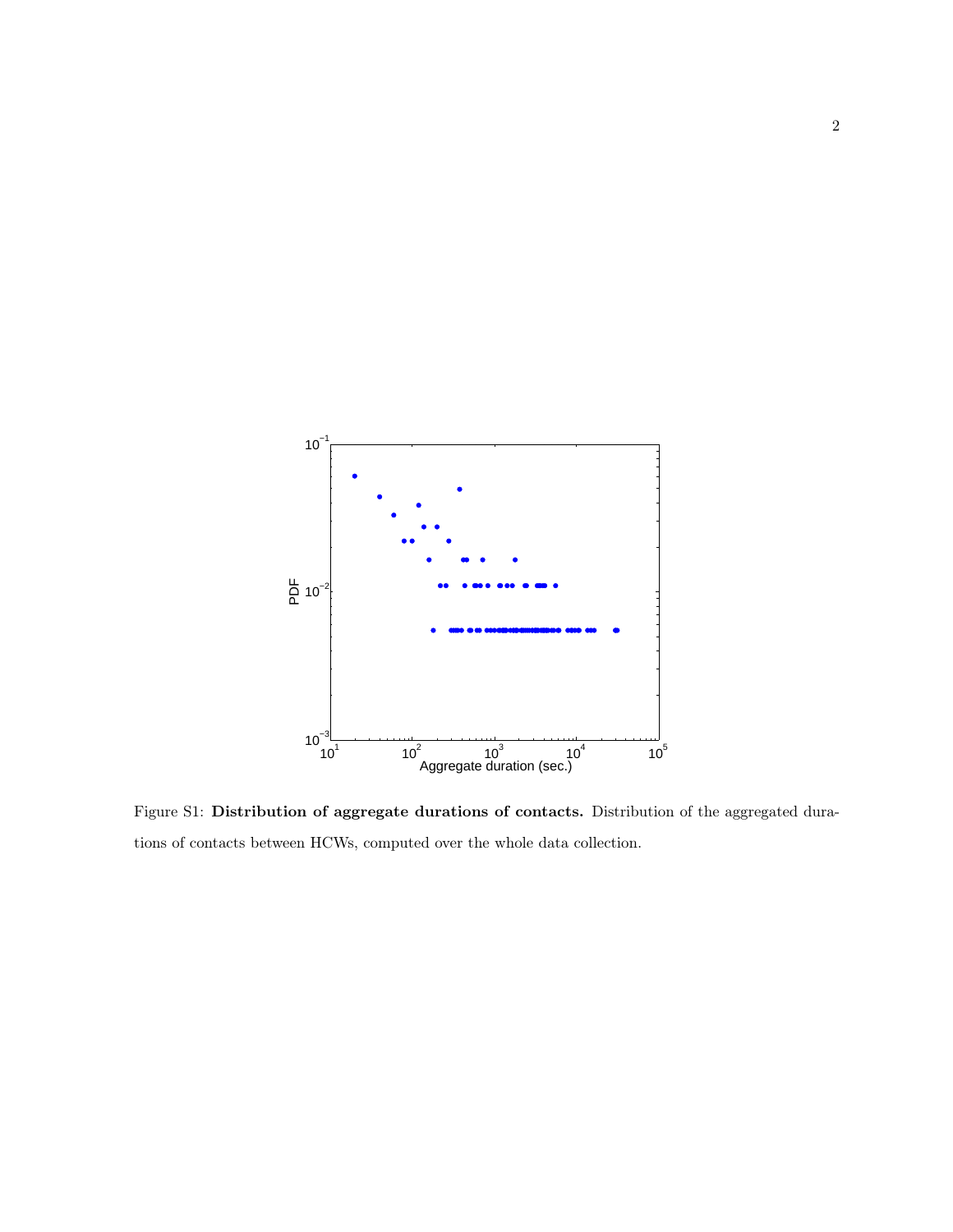

Figure S2: Daily contact matrices. Each matrix gives at row X and column Y the aggregate duration of contacts between HCWs of category X and HCWs of category Y during a specific day. Abbreviations: MED, medical doctors; NURA, nurses' aids; HKS, housekeeping staff; NUR, nurses.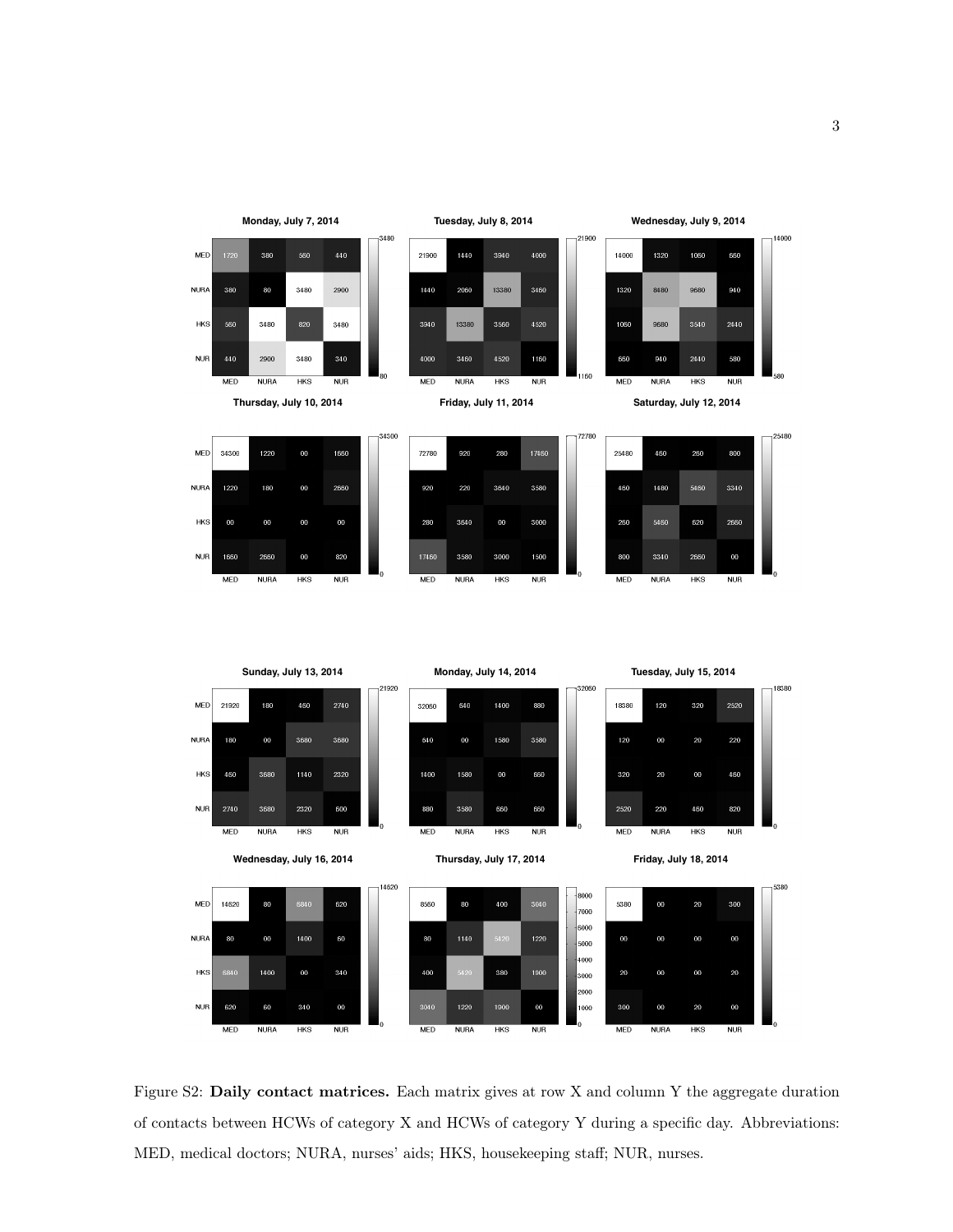

Figure S3: Daily contact networks of health-care workers. Visualization of the contact network of HCWs, aggregated at a daily scale. Each node represents a HCW (the number stands for the tag number, the color for the category as indicated in the color code). A link between two nodes exists if at least one contact between the corresponding HCWs was detected, and the link thickness gives the aggregate duration of contacts during the considered day. The size of each node is given by its degree (number of links). Abbreviations: MED, medical doctors; NURA, nurses' aids; HKS, housekeeping staff; NUR, nurses.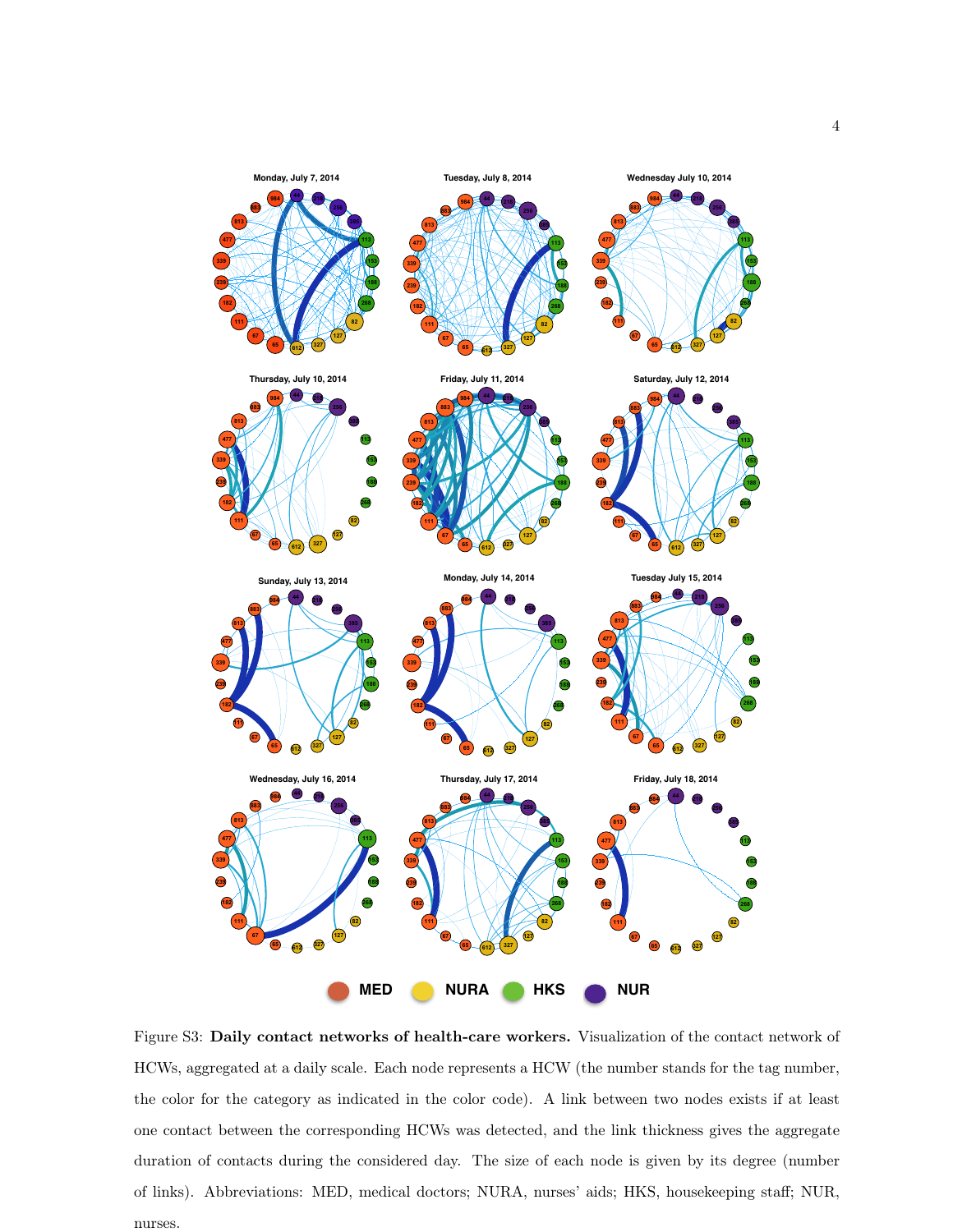

Figure S4: Daily bipartite networks of contacts between health-care workers and patients. Bipartite network of visits of HCWs to patient rooms. Each node represents either a HCW (top rows of each network) or a room (bottom rows). A link is drawn between a HCW and a room if the HCW visited the room at least once, and the link thickness depends on the aggregate duration of the visits. The size of a node depends on its strength (aggregate duration of visits). The color of each HCW node indicates its category, the color of each room node represents the type of isolation. Abbreviations: MED, medical doctors; NURA, nurses' aids; HKS, housekeeping staff; NUR, nurses.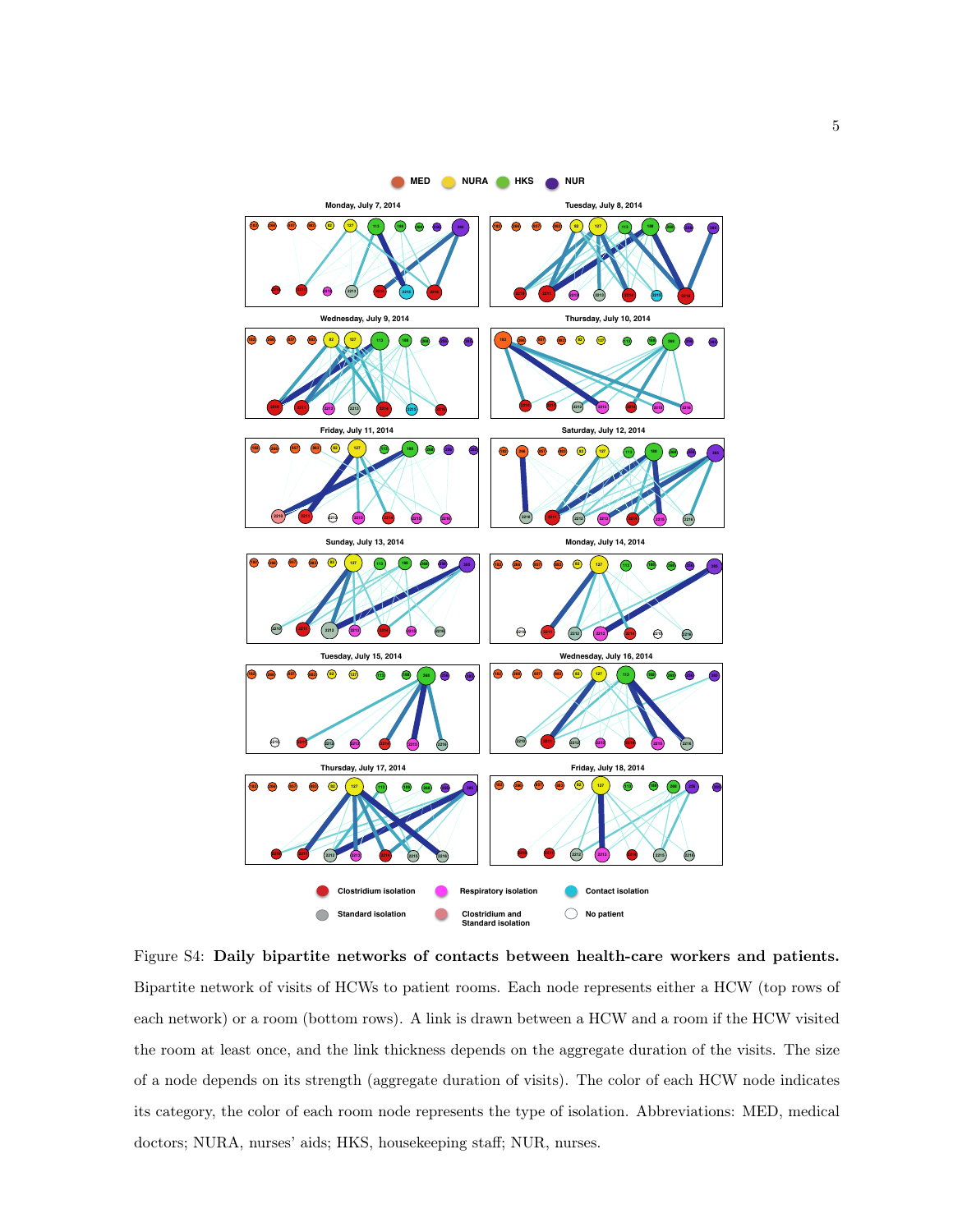| <b>MHT</b> data                    |             |  |  |  |  |
|------------------------------------|-------------|--|--|--|--|
| <b>Total visits</b>                | 510 (321)   |  |  |  |  |
| <b>Visits without contact with</b> | 189         |  |  |  |  |
| patient                            | (37%)       |  |  |  |  |
| <b>Visits with contact and no</b>  | 156 (48.5%) |  |  |  |  |
| use of HAS                         | (30.5%)     |  |  |  |  |
| Visits with contact and use of     | 26(8%)      |  |  |  |  |
| <b>HAS only BEFORE</b>             | (5%)        |  |  |  |  |
| Visits with contact and use of     | 95 (29.5%)  |  |  |  |  |
| <b>HAS only AFTER</b>              | (19%)       |  |  |  |  |
| <b>Visits with contact and</b>     | 44 (14%)    |  |  |  |  |
| complete use of HAS                | (8.5%)      |  |  |  |  |

(a)

|                               | 82             | 113            | 127       | 182       | 188            | 256            | 266            | 268             | 385            | 857            | 883            |
|-------------------------------|----------------|----------------|-----------|-----------|----------------|----------------|----------------|-----------------|----------------|----------------|----------------|
|                               | (NURA)         | (HKS)          | (NURA)    | (MED)     | (HKS)          | (NUR)          | (MED)          | (HKS)           | (NUR)          | (MED)          | (MED)          |
|                               |                |                |           |           |                |                |                |                 |                |                |                |
| Visits with contact and no    | 12             | 22             | 47        | n         | 22             | n              | (50%)          | 11              | 39             | $\overline{2}$ | ۷              |
| use of HAS                    | (50%)          | (37%)          | (47.5%)   | $(0\%)$   | (42%)          | (0%)           |                | (79%)           | (76%)          | (50%)          | (50%)          |
| Visits with contact and use   | 4 (17%)        | $\overline{7}$ | 6         | $\Omega$  | $\overline{2}$ | $\Omega$       | ٠              | ٠               | я              | ٠              | 1              |
| of HAS only BEFORE            |                | (11.5%)        | (6.5%)    | (0%)      | (4%)           | (0%)           | (50%)          | (7%)            | (6%)           | (25%)          | (50%)          |
| Visits with contact and use   | $\overline{7}$ | 19             | 31        | $\Omega$  | 23             | 6              | $\bf{0}$       | $\overline{2}$  | $\overline{7}$ | $\bf{0}$       | $\mathbf{0}$   |
| of HAS only AFTER             | (29%)          | (31.5%)        | (31%)     | (0%)      | (44%)          | (67%)          | (0%)           | (14%)           | (14%)          | (0%)           | (0%)           |
| Visits with contact and       | (4%).          | 12             | 15        | 5.        | 5              | $\overline{2}$ | $\bf{0}$       | $\bf{0}$        | $\overline{2}$ | 1              | $\mathbf{0}$   |
| complete use of HAS           |                | (20%)          | (15%)     | $(100\%)$ | (10%)          | (23%)          | $(0\%)$        | (0%)            | (4%)           | (25%)          | (0%)           |
| <b>Total Visits</b>           | 24             | 60             | 99        | 5         | 52             | R              | $\mathfrak{p}$ | 14              | 51             | 4              | $\mathfrak{p}$ |
|                               | $(100\%)$      | $(100\%)$      | $(100\%)$ | $(100\%)$ | (100%)         | $(100\%)$      | $(100\%)$      | $(100\%)$       | (100%)         | $(100\%)$      | $(100\%)$      |
| <b>Visits without contact</b> | 13             | 31             | 66        | $\Omega$  | 36             | $\mathbf{1}$   | 3              | 12 <sup>2</sup> | 28             | $\overline{2}$ | $\mathbf{0}$   |

(b)

Figure S5: Hand-hygiene compliance of HCWs. (a) Total number of visits to patients in the whole period of data collection, divided according to the use of hydro-alcoholic solution before or/and after the contact with the patient. The numbers in blue are computed when taking into account only the visits that included a contact with the patient. (b) Number of visits to patients divided according to the use of HAS for each HCW monitored by the MHT system. The percentages are computed with respect to columns and do not take into account the visits without contacts with the patient. Abbreviations: MED, medical doctors; NURA, nurses' aids; HKS, housekeeping staff; NUR, nurses.